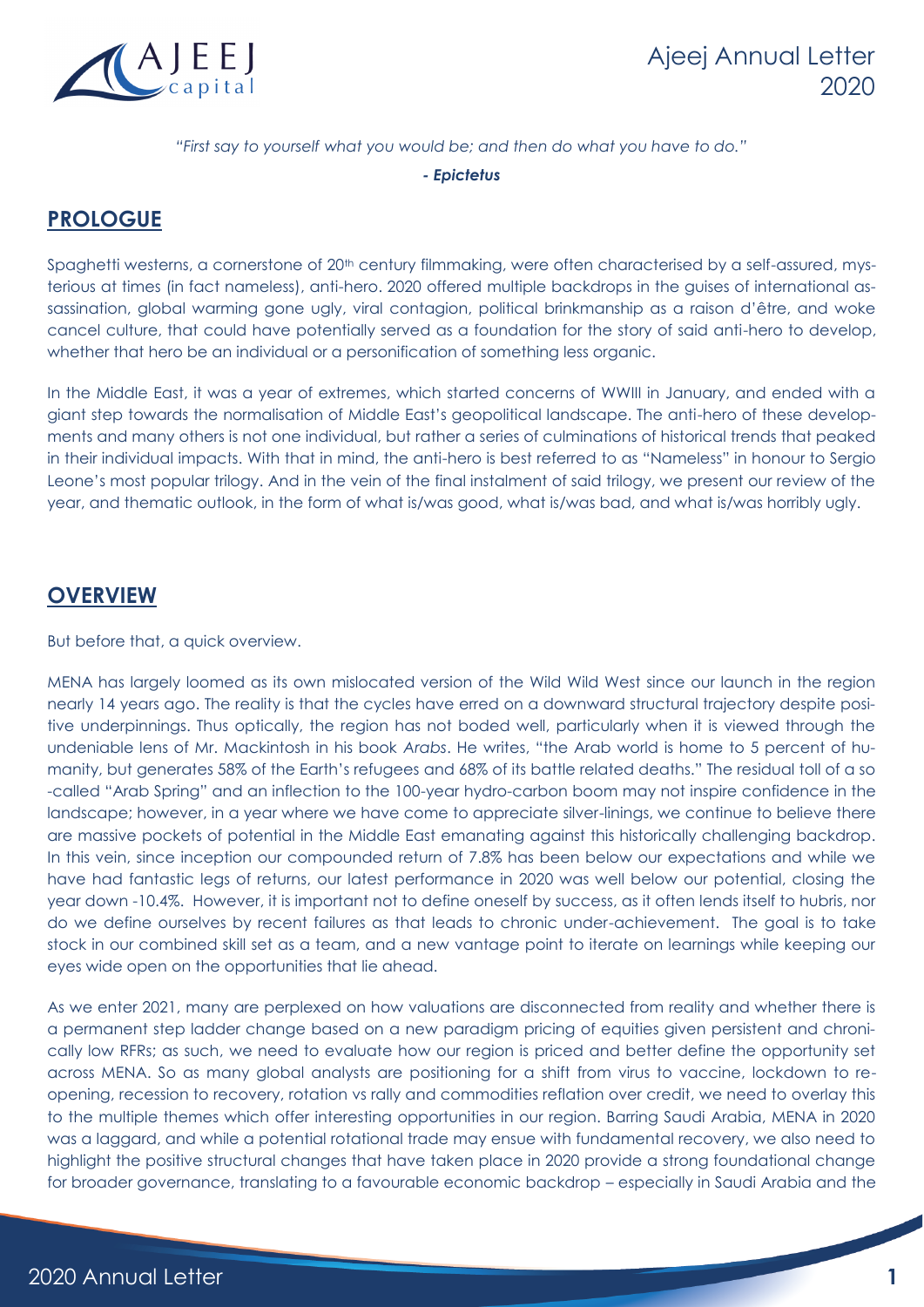

#### UAE.

While some may have considered that Saudi Arabia's unlocking of a welfare state would constitute a hard landing, particularly with grandiose plans encumbered with quantitative KPIs that made little sense, the ethos and change which has propagated throughout the nation has truly taken the country by storm. Lest we get caught up on achievements of quantitative markers, etc., it is the philosophy of a meritocracy and awakening from the slumber of a welfare state in which everyone has subscribed to JFK's most famous adage. Instead of focusing on the explicit quantitative attainment of Vision 2030 (still a short-sighted name choice), the psyche and pride of the new Saudi renaissance has evolved to a be a foundation for the creation of a stable middle-class developed market. 2020 challenges did in fact lead to positive developments in the Kingdom, by creating captive demand domestically (*in part by restricting Saudi citizens' travel*) and continuing with progressive services to elevate share of leisure (*at elevated pricing with increasing VAT to 15%*); this was a multifaceted approach by the government on increasing revenue without altering domestic spending and further fuelling the renaissance of an improved modern Saudi way of life. On the flip side it will still take time to completely break away from transfer subsidy to public sector as reflected below:

| Saudi Budget - Salaries / Barrels |                |              |                      |               |                 |                     |           |                 |
|-----------------------------------|----------------|--------------|----------------------|---------------|-----------------|---------------------|-----------|-----------------|
|                                   | Oil Production | Oil Revenues | Oil Rev/             | Avg Oil Price | <b>Salaries</b> | <b>Salaries</b>     | Salaries/ | Salaries/Avg    |
|                                   | (mln Barrels)  | (mln SAR)    | <b>Barrels (USD)</b> | (BBG)         | (mln SAR)       | <b>Barrel (USD)</b> | Oil Rev   | Oil Price (BBG) |
| 2008                              | 3,366          | 983,369      | 77.9                 |               | 228,381         | 18.1                | 23%       |                 |
| 2009                              | 2,987          | 434,420      | 38.8                 |               | 244,683         | 21.8                | 56%       |                 |
| 2010                              | 2,980          | 670,235      | 60.0                 |               | 284,271         | 25.4                | 42%       |                 |
| 2011                              | 3,399          | 1,034,362    | 81.2                 |               | 342,946         | 26.9                | 33%       |                 |
| 2012                              | 3,573          | 1,144,818    | 85.4                 |               | 418,968         | 31.3                | 37%       |                 |
| 2013                              | 3,518          | 1,035,048    | 78.5                 |               | 429,859         | 32.6                | 42%       |                 |
| 2014                              | 3,545          | 913,347      | 98.7                 |               | 482,301         | 36.3                | 53%       |                 |
| 2015                              | 3,720          | 446,432      | 32.0                 |               | 464,575         | 33.3                | 104%      |                 |
| 2016                              | 3,828          | 33,698       | 23.2                 | 45.1          | 409,000         | 28.5                | 123%      | 63%             |
| 2017                              | 3,635          | 435,899      | 32.0                 | 54.7          | 440,000         | 32.3                | 101%      | 59%             |
| 2018                              | 3,765          | 611,239      | 43.3                 | 71.7          | 484,000         | 34.3                | 79%       | 48%             |
| 2019                              | 3,580          | 594,424      | 44.3                 | 64.2          | 505,000         | 37.6                | 85%       | 59%             |
| 2020                              | 3,373          | 412,000      | 32.6                 | 43.2          | 492,000         | 38.9                | 119%      | 90%             |

A great bulk of transfer subsidies, in the form of government salaries, has ballooned since 2008, creating a huge burden on the country where effectively the first USD 39 per barrel of oil revenue is utilised to pay for the +1.4mln public sector employees. Compared to 2008, it is clear how this burden has increased in direct transfer subsidies; however, with the implementation of an elevated VAT and a more meritocratic public sector ethos, what has been achieved is increased public sector productivity and a taxed citizens base at an average annual run rate of SAR 257 billion, alleviating said burden somewhat. In short, building a middle-class society that encourages household formation, promotes progressive lifestyle spend and increases fuller employment through developing the service economy has set the country on a trajectory significantly less reliant on oil price in defining the cyclicality of the economy (who would have thought?). A case in point, the monthly boom in mortgages as shown in the graph below is unbelievable: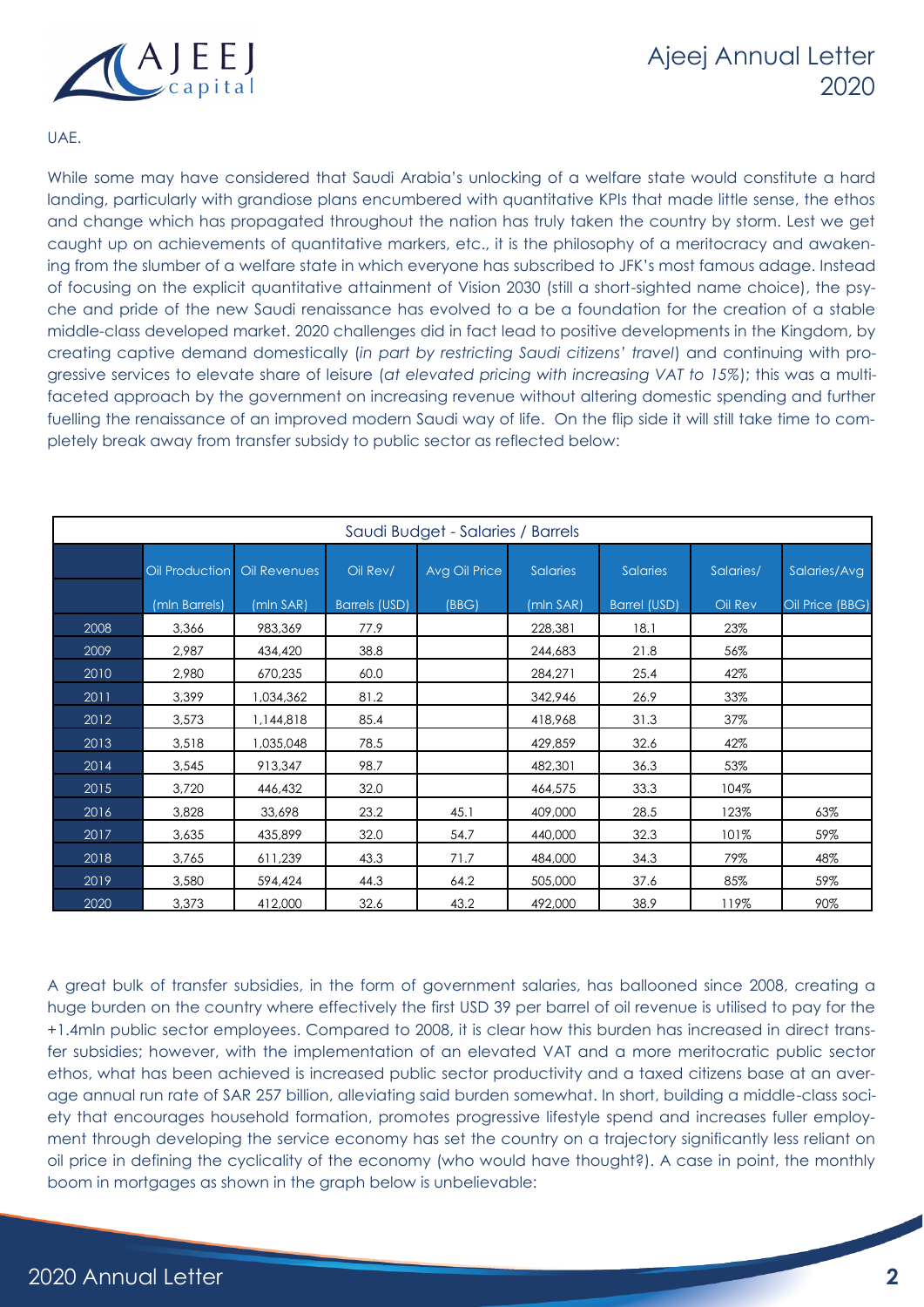



Moreover, the Public Investment Fund ("PIF"), Saudi's primary SWF, is encouraging an urban dream through projects like Roshn [\(https://www.roshn.sa/en/\)](https://www.roshn.sa/en/) that ensure a continued drive of home ownership targets towards 70% of Saudis by 2030 and advocate a shift to a balanced and modern society that is moving forward in full force. Thus, an obvious and sustainable theme that makes Saudi look attractive is the infrastructure rollout predicated on the theme of modern society, and its knock-on impact related to tourism, enhanced share of leisure and other sub-themes supportive of a progressive society and the normalisation of Saudis in white collar jobs. Ultimately, this will lead to the broader modernisation of services and trade, and a return of mega-projects that aim to capture inbound and domestic tourism. So, while the valuations look rich relative to history, understanding the transformations will be pivotal to taking advantage of these shifts within Saudi.

Moving over to the other side of the Red Sea, we must briefly comment on Egypt. Egypt has been an Achilles' heel for the portfolio, not only in 2020, but for some for much of the past 3 to 4 years (although 2019 was somewhat of a reprieve that was supposed to signal a longer term inflection) and while there have been certain strands that have played out well in this market, it has been a source of frustration, mainly attributed to a realisation thesis that keeps getting deferred due to a combination of interest rate cuts, dollar access, inability to ignore the importance of the T-Bill trade, parallel army economy, fickle regulation, delayed privatisation and ultimately a heavy COVID economic toll. Of course, the over-hang of many of the factors mentioned and an alignment to get all ducks in a row would lead to a long overdue rally for the market that should be broad based across many sectors. With that being said, we do not necessarily expect a broad-based rally (we have been bitten before), but rather we believe strongly in the specific themes in Egypt, where unlocking value is increasingly likely with a COVID recovery tailwind, overcoming the regulatory malaise/hangover and having different names compound earnings at levels well above the expectation of the markets. In this regard, we expect to keep our high exposure to Egypt, with various rotations based on realisation thesis primers and take advantage of broadening access to services whether financial, healthcare or education. We expect to reverse the overhang of a 9% negative contribution to our portfolio in 2020 and build further alpha beyond this watermark as the nature of the portfolio has changed leading into 2021.

The UAE, and specifically Dubai, which had been waning coming into the COVID crisis, despite an imminent Expo 2020, has once again managed to create silver linings around dark clouds that had cast their shadows across the region and much of the world, and therefore been able to catapult its branding from strength to strength. The execution and handling the COVID crisis, from lockdown - to recovery - to oasis, was stepladdered very well upon understanding on how to iterate efficient testing, tail risk medical management and finally top tier vaccine management. Moreover, we have now normalised political headwinds with neighbours near and far, with a return to form as the Switzerland of the Middle East, with the potential of vices of Las Vegas on the horizon. Adding further credence to the UAE story are the steps taken in personal law that remove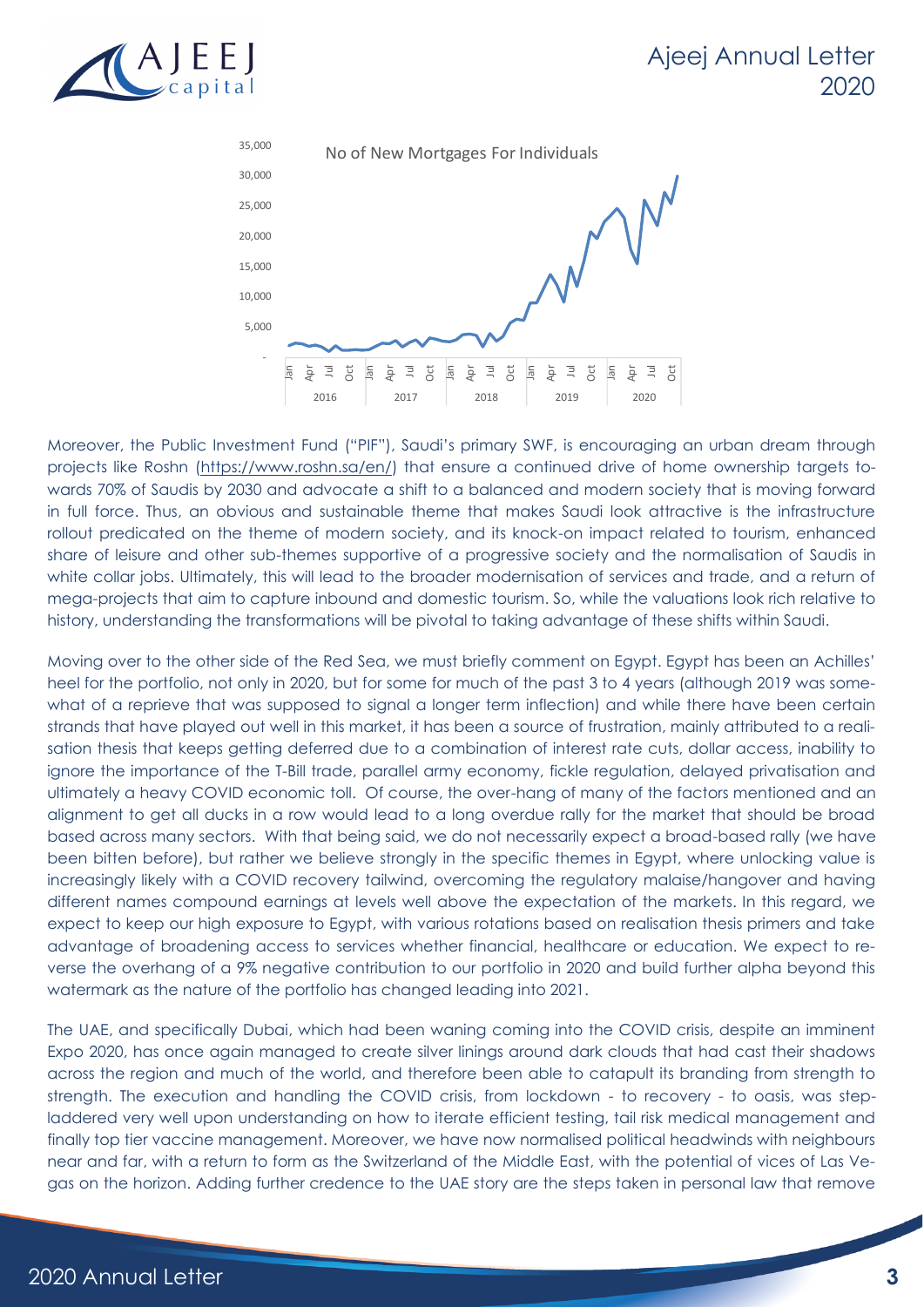

vagaries to residents and citizens alike, giving greater clarity on matters associated longer term stable societal norms and freedoms. With the imminent change of foreign investment laws and offering an array of different residency schemes, the allure for white collar expats and investors is also visibly on the rise. Ultimately, the Dubai complex and AD government alignment of spending has built a strong foundation for the near and foreseeable future.

We started 2020 saying that this should be the year to watch, and frankly from a fundamental standpoint of our investable universe (COVID notwithstanding) it should have been. Today, the macro picture is the most attractive it has been in over a decade, and our universe and portfolio continue to be poised and ready for a strong run. The difference being, we now have a tailwind, vs. the headwind hailstorm of 2020. We look forward to a strong recovery in our portfolio and our ability to rotate the portfolio in the next few years with depth of backlog to invest behind and have a remarkable run. Please find below the extended metaphor of *The Good, The Bad and The Ugly* where we cover the more pertinent themes in more detail.

## **THE GOOD**

## **KSA Healthcare**

2020 was a year of positive surprises for the listed KSA healthcare space, thanks largely to the impact of COVID -19 on consumption of bed space in the second quarter, and on catch-up demand and captive demand during the second half of the year, as Saudis remain restricted to their homeland, and have taken that opportunity to engage in lucrative elective procedures at home rather than in Geneva, London, Beirut or Boston. Unlike in some other markets, the Saudi MOH realised in May/June that it lacked the capacity to manage COVID outbreaks among its citizenry, and the large private players reaped the benefit of high rate, low cost (simply bed care, little medical care) COVID+ patients for 8 weeks in Q2 and early Q3. Unfortunately, and unsurprisingly, none of the private sector players have been paid for this service (as of our writing); we expect they will be paid in 2021. Receivables with MOH remain stretched across all players, but the problem is only acute for Hammadi and SGH, given their larger exposure to historically unpaid receivables. Mouwasat and Habib have a more limited exposure and thus were able to easily absorb extended payment terms this year.

Beyond operations, the listing of Sulaiman Habib at the start of the pandemic provided a strong valuation anchor to Mouwasat, long the top operator operationally and in terms of profitability in Saudi, given that Habib's metrics were quite similar, even at double the size of Mouwasat. While we benefitted from Mouwasat's significant appreciation through the year, we exited too quickly from Habib, lacking the foresight that domestic Saudi traders would push it to trade at a premium in recognition, not only, of its growth outlook and profitability, but also (according to local sell side) because these punters head to Habib for medical care and it benefits from a 'familiarity premium'. Amongst the other players, returns both financial and market were more mixed, although all players ended the year up. The smaller Riyadh-focused institutions continue to suffer from a lack of bargaining power with insurance companies and the MOH. Furthermore, with the announcement of a new 'ease of movement' for expats, allowing them to shift employers without prior permission, it seems likely they will now begin to suffer from a lack of bargaining power with their staff as well, who will likely (according to the players themselves) shift towards the larger medical groups offering more training, better salaries, and better working conditions. From a fundamental perspective,2020 largely confirmed our thesis that the big 3 (Habib, Mouwasat, and SGH) will continue to capture market share and profitability as the sector matures.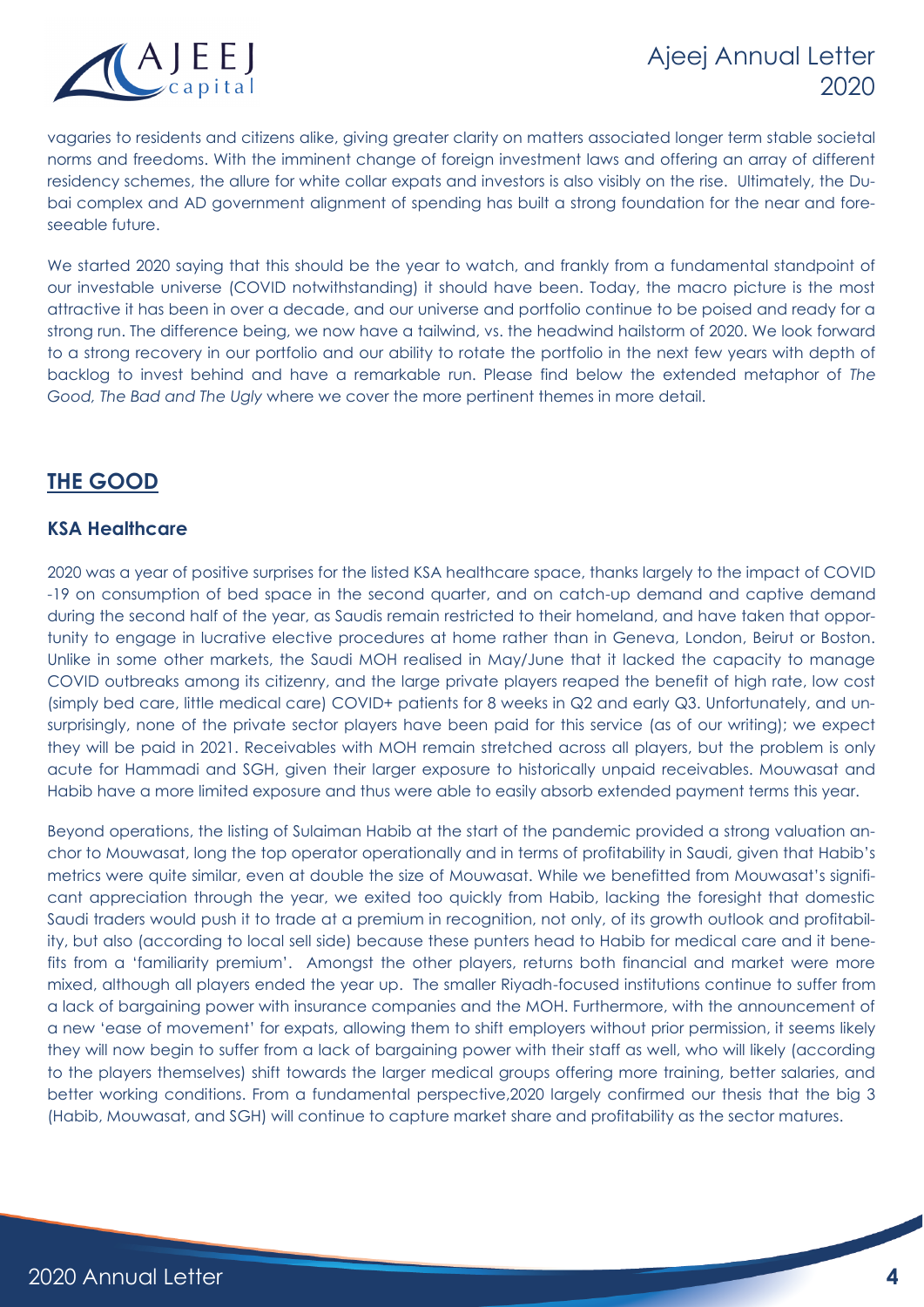

## **Egypt's Payment Systems:**

Over the past four years, we have been enthusiastic about the development of the fintech ecosystem in Egypt, a country of about 100mn people with mobile data penetration of 41% but banking penetration of 30% and credit card penetration of 4%. Nearly 96% of the payments as percentage of GDP are in the form of cash with over 90% of people paying their utility bills in cash till today (literally a government employee will knock on your door once a month to check the metre and collect your payment), the opportunity for conversion is significant and growth in the sector could last for many years to come. Not only is the payment space attractive to us, segments such as microfinance, insurance and other forms of consumer credit remain vastly underpenetrated and NBFIs are coming up with innovative, digitally enabled much needed products to reach the mass market.

Consumer finance services are also picking up significantly after discovering the opportunities in this unpenetrated segment. The business model is simple and targets both banked and unbanked populations, with a phone application which can be used for many things, from applying for a loan to purchasing goods at one of the company's merchants across the country. Some of the more advanced innovators, such as EFG's ValU, do their credit quality assessment and determine limits based on proprietary algorithm that account for variables such as your salary, car, age, occupation, residence, sporting/social clubs, etc. to maximize the riskadjusted return. Others, like Fawry and Ebtikar, instead make microfinance loans to their merchants who are part of their existing ecosystem and POS network, hence controlling risk exposures that way. The NBFIs that rely more on data analytics of transactions and client information can help further improve the services they offer, fine-tune, maximize risk-adjusted returns and market more effectively with AI-driven engines.

The regulatory framework (or lack thereof) has been a major impediment for sustained growth of Egyptian companies across several sectors, however, in the case of NBFIs the government is pushing in the same direction with financial inclusion through digital channels being a priority. Egypt had been chosen as a model country for the World Bank Financial Inclusion Initiative in 2017 and since then has issued quite a few licenses in the space including a recently granted financial technology experimental permit (ExPermit) to Sarwa to experiment robo-advisory service. The government has been especially active into pushing a cashless economy, it started with paying out public sector employees through a payments network known as "Meeza", which is secured by contactless card chips and can be used to pay and withdraw money from a broad range of POS machines, ATMs, QR codes, and even online gateways across the country. This is further supported by the Central Bank of Egypt's own initiative to bring more people into the formal financial system and cut out the use of cash, launching a multi-billion-pound program to finance and target 1mlnPOS machines within three years, already having reached 350k today showing north of 100% annual growth since end of 2018. Incentives to jump start the behavioural shift across the population have been put in place as well, such as "cash-back" bonuses to users of up to 0.5% of the transaction value for those who scan via QR codes, and EGP 3,000 (around USD 200) to merchants for every 150 QR codes scanned. We've even seen the traditional microfinance "lend-and-collect" brick and mortar model like Tanmeyah and Reefy take a turn towards e-payment solutions, now being granted access to POS machines across the country to provide for collection points, improving the cash collections cycle and integrating into their IT infrastructure. We expect further government initiatives to remain supportive as this will enable them to access significant amount of consumer level data and eventually expand the tax base.

There are a number well known, agile players including EFG, CI Capital, Fawry, Sarwa, Amaan Holding, GB Capital and Ebtikar. We have exposure to some of the biggest consumer finance and microfinance players in the market, such as EFG and CI Capital, and other pure e-payment segments through MM Group which has a 50% stake in Ebtikar, one of the pioneers in its market. The company is a combination of 2 e-payment companies namely BEE and Masary (120k PoS machines), along with a microfinance arm and a leasing/mortgage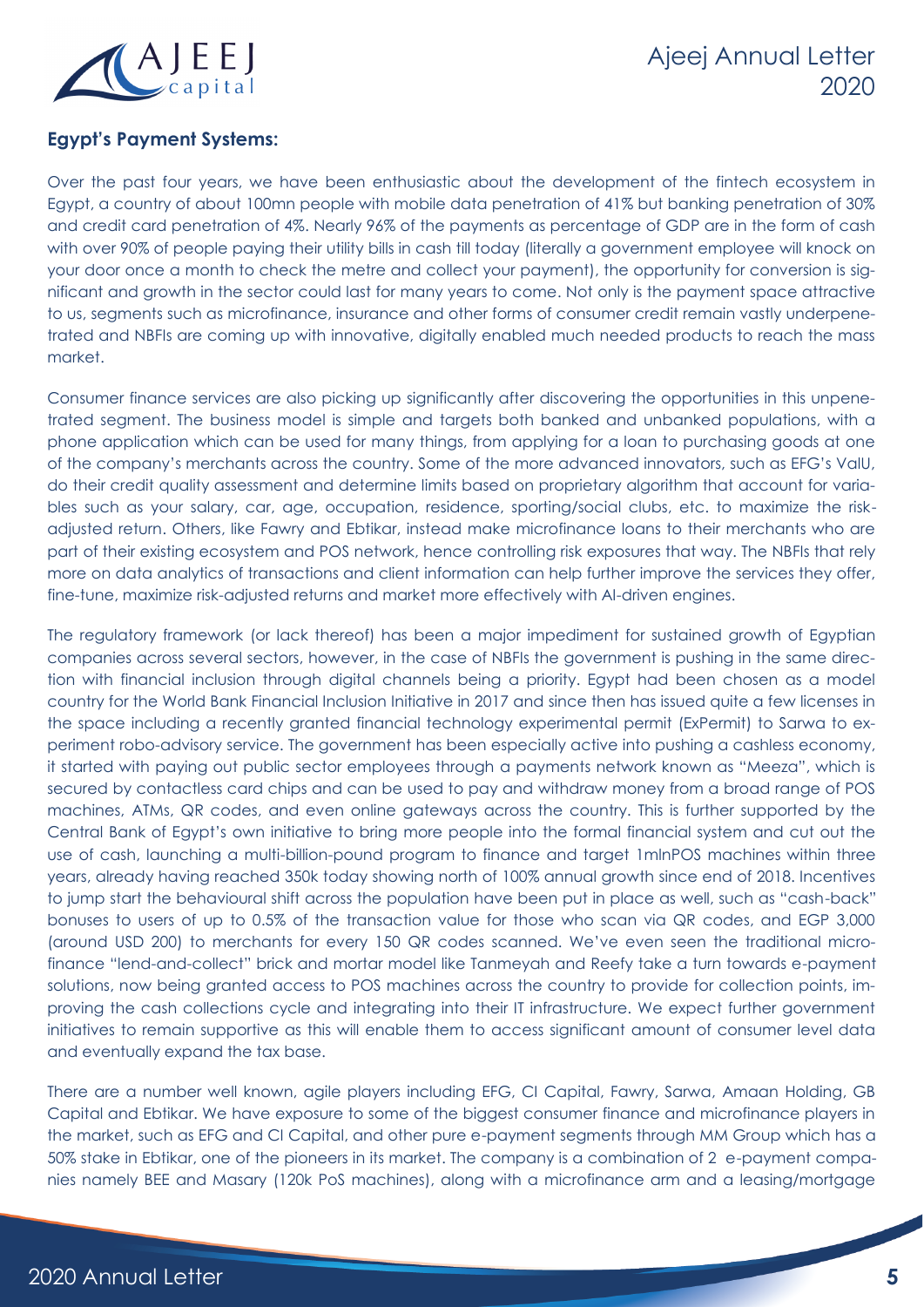

arm and minority stakes in some fintech start-ups. The company aims to:

create offerings for individual consumers, hence generating high volumes with low ticket size.

to create a loop of financial services enabling its microfinance/mortgage customers to pay instalments through their e-payment PoS machines.

offer credit using the transactions history of individuals and small businesses and cross sell products.

We had invested in Fawry (150k PoS machines), the biggest player in the payments space in Egypt, but exited prematurely on valuation grounds; at the time of writing this letter the stock was trading at well over 100x 1 year forward earnings. On the other hand, Ebitikar's subsidiaries have hired bankers for a potential IPO this year, which should result in strong returns for the parent.

As for the banks in Egypt, in our view, they do not have the passion to grow in this space directly as they are generating strong ROEs (25-30%) by investing in risk-free government instruments and relatively low risk corporate lending. However, the same banks are happy to work with and acquire stakes in these established digitally enabled financial firms that need capital injections to grow scale. A number of these players have tie ups with large banks to facilitate payments. A case in point, National Bank of Egypt recently acquired 24% in Aman Holding at a 2020 PE of 95x. Fawry is also partially owned by National Bank of Egypt and Bank Misr.

The attractiveness of this sector is amplified by the fact that electronic payments/financial inclusion provides opportunities to the underprivileged in the society, works towards reducing red tape and corruption and improves overall productivity of the economy which all help the industry score well in our ESG framework.

## **THE BAD**

#### **Airlines:**

2020 should have been a good year for MENA airlines, with the Expo 2020 set to boost arrivals and Saudi opening its economy to tourists broadly for the first time in its history. With the outbreak of COVID, and with international air travel quickly (and rightly) vilified for accelerating its global spread, a rapid grounding of the majority and in many cases all flights was in evitable. Immediately, company balance sheets came under enormous pressure, given the highly leveraged nature of the airline industry. This was compounded by waves of refunds and cancellations coming in during critical months where significant spring and summer bookings were already made and paid for, and expenditures related to these bookings (staffing, fuel) had already begun. Airlines that owned their planes (i.e. Air Arabia) were in a better position than those that were operating under a lease model (i.e. Jazeera Airways and most of the industry). Interestingly, many of these contracts lacked force majeure clauses (according to IATA conference calls), and left airlines to deal individually with their lessors, who themselves had widely varying levels of financial stability. An industry predicated on 2x global real GDP growth faced a severe reckoning in Q2 2020.

IATA continually raised its 2020 industry loss forecast through the year and highlighted the need for governmental aid. Repatriation flights and a pickup in cargo activity were not enough to compensate for the pain, therefore the operators had to turn to salary reductions (up to 80% at Emirates, including one year no pay furloughs) and job cuts as the crisis dragged on. Emirates Airlines made 24.3k employees redundant, and despite this reported a loss for 1H2020 (ending Sept 2020) of USD 3.8bln while carrying just 1.5mln passengers (down 95% YoY). It also received a USD 2bln cash injection from the Dubai government to keep it afloat. Etihad Air-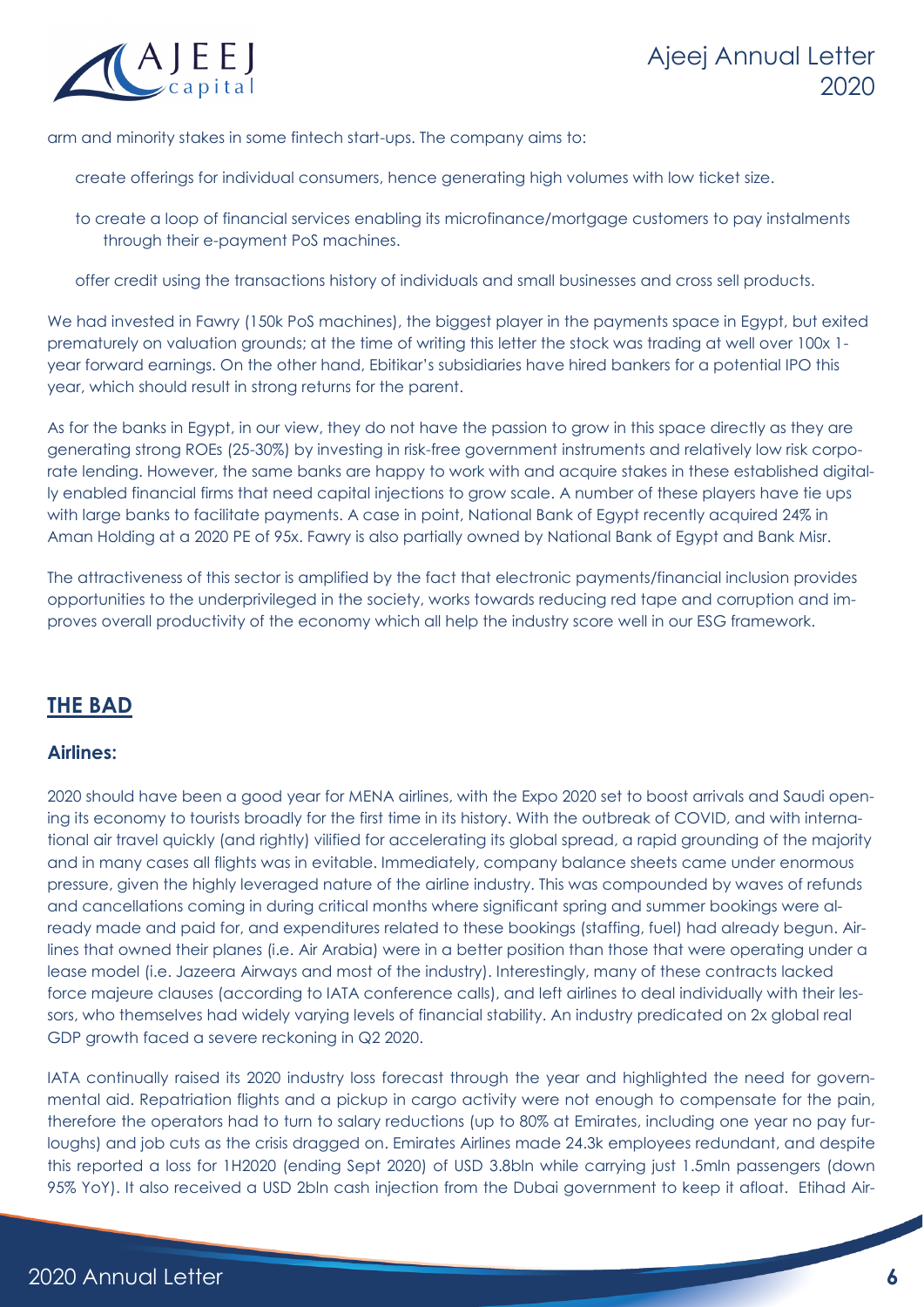ways also posted a wider loss in operations by USD 172mln to USD 758mln (loss) during the first six-months of 2020, while carrying 3.5mln passengers (down 57% YoY); interestingly a lot of Dubai-based European expats heading back to their home countries, either for the summer or for good, could only fly out of AD, as Dubai's initial lockdown was much stricter.

Air Arabia fared better during the nine-months ending September, reporting a loss of just USD 58mln, pushing the company to ask for an undisclosed support package from the government. The airline suffered a 70% drop in passengers to 2.17mln. That is in comparison to the other publicly listed air carrier, Jazeera Airways, which reported USD 51mln in losses for the nine-months, carrying 606k passengers (-66% YoY). Jazeera Airways was under tremendous pressure with liquidity to cover less than a year's worth of cash burn before the carrier reverted to cost-cutting measures on top of cancelling dividend payments to investors.

For the airline and international tourism industry more broadly, full sustained recovery is not expected before the end of 2024 (despite Dubai occupancies these past two months). The first step is to focus on markets with domestic routes like Saudi Arabia, which are already ramping up capacity and utilisation, but even that will likely not be enough for the struggling national flagship, Saudia, which received around USD 7bln in governmental support over 2019 and 2020 (combination of payments and loan conversion to equity).

Overall, while we view 2020 as a bottom for regional listed and unlisted airlines, 2021's performance is largely depended on vaccine rollout, relaxation of international travel restrictions and a recovery in tourists' collective propensity to travel. We expect that leisure demand will revive strongly, before business travel; evidence of that is clear in Dubai, where the emirate significantly relaxed travel restrictions in mid-November and saw an extremely strong pick up in December and January tourism, which unfortunately drove up imported COVID case numbers and noticeably increased the ratio of tattoos and Essex accents in the emirate for a couple of months. The UAE's rapid rollout of vaccines (currently 2<sup>nd</sup> fastest globally after Israel) is part of its stated government policy to the fastest recovered economy in the world, and logically we expect this will benefit airline companies and the broader UAE and GCC travel and tourism industries in 2021. With Expo shifted to open in October 2021, and the FIFA World Cup following in Qatar in 2022, it is possible that GCC airlines will recover faster than their global peers, especially with the increased tilt towards East-East tourism from China and SE Asia.

#### **Pandemic Real Estate**

Last year was pivotal for real estate operators and developers in the region, and the tectonic shifts across the sectors we evaluate (GCC developers, GCC mall operators, Egyptian developers, as well as KSA self-build) will have repercussions for years to come. For the UAE based developers, 2020 marked what we believe is a floor following the Dubai market peak in 2014, as off-plan sales fell 60-70%, and new launches halted completely. We saw initial signs of consolidation in the government space, with Dubai Holding taking control of Meraas development projects, while several completed Meraas projects were sold to Brookfield. Within the private space, launches all but halted in early February, with the cancellation of much Chinese New Year outbound travel, presaging wider shutdowns.

In Dubai, developers moved quickly to slash their staffing and SG&A expense by 50%, triggering one of the earliest outflows of residents, while shifting quickly into cash preservation with a focus on inventory sales and mothballing expenditure on 2019 launched projects. As summer came to an end, Dubai witnessed a marked pickup in secondary market transactions, reminiscent of the 2010-12 period where new sales were moribund, but transactions picked up in the secondary 'finished' and secondary 'off-plan' markets as buyers sensed a bottom. Prices in Dubai fell 8-10% broadly in 2020, the slowest decline in 5 years, and that was primarily during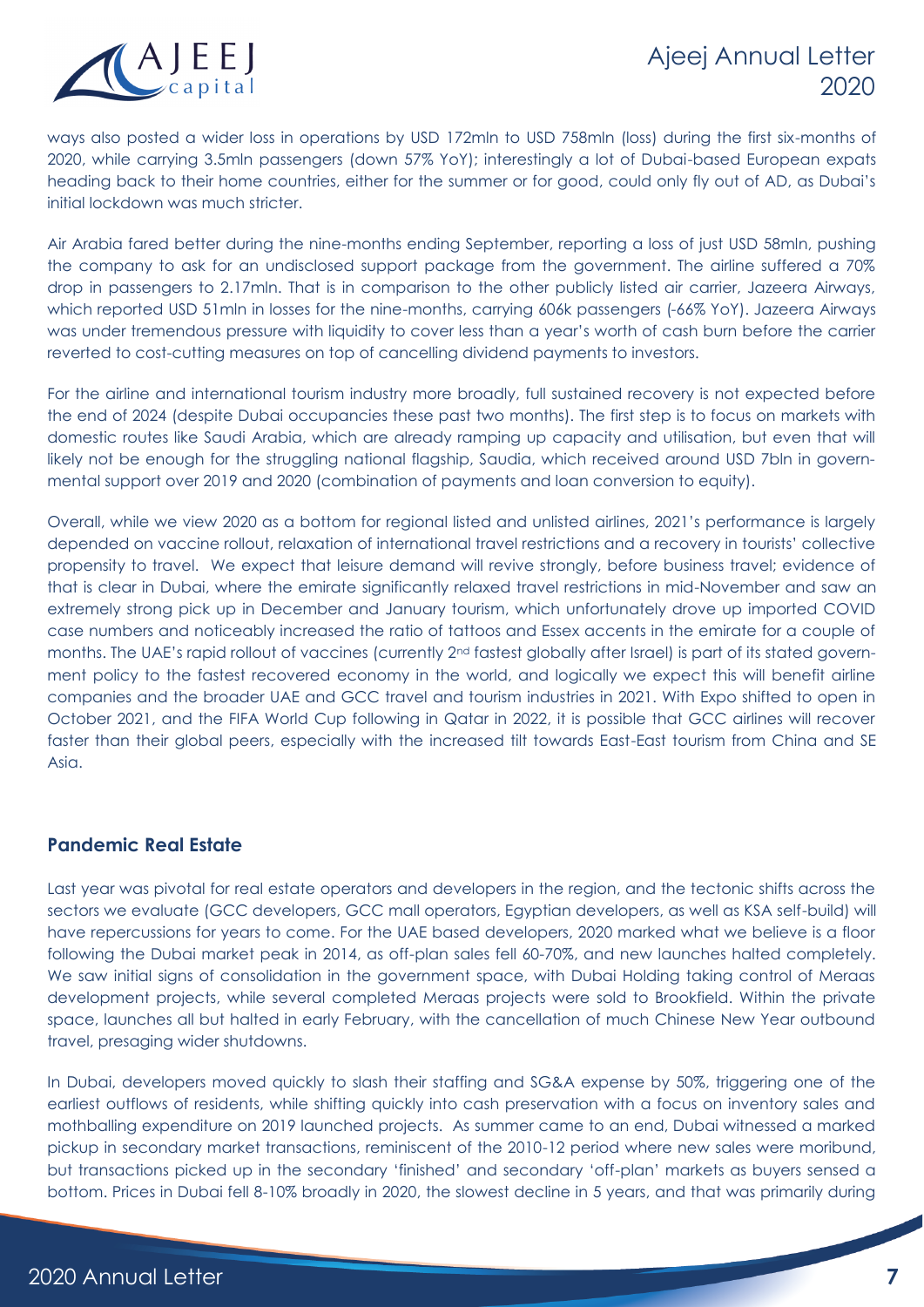

the first half of the year. For Emaar, as the year came to a close, we significantly raised our exposure as the forward-looking delivery pipeline has shrunk to its lowest level (30-40k units in the next 4 years) since 2011. Moreover, pandemic-related job losses ended up being (based on our media and local-knowledge derived estimates) only around 600k, rather than the 1m losses projected early in the pandemic. Of these, 80% were in lower skilled, lower paid categories, mainly construction, while our best proxy for real estate addressable market in Dubai (student enrolment, K-12) fell only 5% YoY in 2020 vs. 2019, and half of that decline was due to parents not sending their youngest children (3-5 year-olds) to start learning with masks or school remotely (schooling isn't compulsory in Dubai until age 6).

By contrast, Aldar in Abu Dhabi capped a remarkable year of strong share performance following on its strong 2019 performance, as state support for its cash flows, and in particular its dividend cash flows, continues to crystallize. Aldar shifted to selling land plots to locals as well as mid-market apartments (also largely sold to locals for investment purposes) and benefitted from government support of its hotel capacity as its Yas Hotels were first used for COVID quarantine and then later used for the government sponsored "Fight Island" events. Moreover, continuing restrictions on the movement of AD residents in/out of Dubai meant that its malls an entertainment assets had a reasonably strong summer performance, due to their 'captive' audience, limiting the hit to rental and other recurring income streams. Dividend cash flows, which looked at risk early in the year due to their dependence on recurring income streams ended the year looking robust as Aldar signed multiple large contracts with ADQ (govt semi-SWF) to build and develop Emirati housing and other infrastructure. These cash flows should support dividends for at least the next 5 years, at above the 2019 dividend level.

Moving to Egypt, it was yet another distressing year for the real estate market broadly, as overbuilding and overlaunching in 2015-2016 continues to overwhelm demand, and as extended payment plans continue to suppress ROI for the developers on their projects. The most notable shift in the market in 2020 was a large scale move towards building (or, planning to build) recurring income retail, commercial, and service-oriented (hospitals, schools) projects within existing developments. Falling interest rates have made the CAPEX cost more bearable for developers, and the lower profitability of these projects has 'converged' relatively with the lower profitability of traditional unit sales given the extended payment terms now demanded in the market. TMG has a 5-year head start on the rest of the market in developing high quality, large scale recurring income assets, and as we move into 2021, the strength of this offering and renewed interest in the value of recurring income streams in Egypt, as both inflation and rates moderate, bode well for TMG. Benefits should also accrue to the other large developers (EMFD, in particular) as their cash balances will allow them to add land and negotiate good land payment terms. There also appears to be a 'shift in interest' away from the more heavily developed 'inner New Cairo' between Cairo and the New Capital City, and towards West Cairo where prices remain more moderate and where the government still has significant land tracts to sell. With the removal of the Qatar blockade and renewed interest from AD and Qatari developers in Egypt development 'with local partners', 2021 promises to be a markedly better year than the past half decade in Egyptian real estate.

As for the asset management side of real estate, in the GCC primarily, 2020 was a likewise challenging for mall operators, as brick and mortar retail bore the brunt of COVID related lockdowns and the growing consensus that these businesses are 'old economy' with e-commerce and warehousing being the 'new economy' sectors. Globally, we saw several retailers shutting down thousands of branches and moving to an omni-channel model causing higher vacancy rates. However, regionally the impact has been milder with occupancy rates at Dubai Mall (96%) and Avenues (95%) remaining high. This is not to say that there have not been store closures, but they have not been to the same extent as in developed markets. This is because majority of the brands in the region are run by franchised operators, which are typically large local family offices with diversified businesses. Additionally, mall operators offered rent-free periods and discounts that allowed retailers to survive; and banks were supportive through temporary payment breaks. During the March-June lockdowns, as the case numbers indicate, GCC members generally managed their economies and healthcare systems far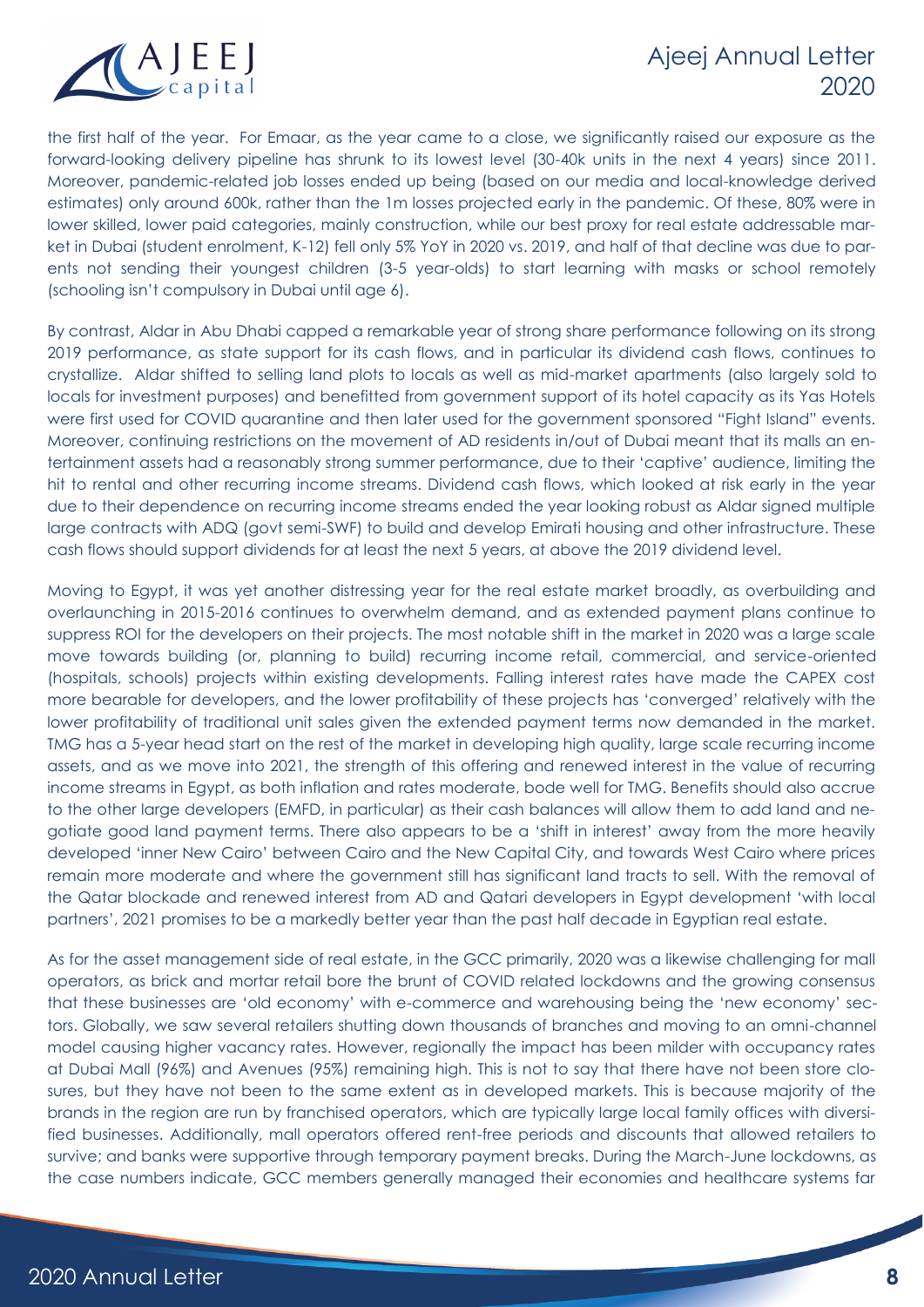

better than many developed countries, led by high compliance with rules around social distancing, masking, and sanitisation. This allowed businesses to recover some lost revenues in the 2 months post lockdown, especially during the summer break - when residents (with high per capita income) refrained from travelling outside the region and ended up spending on home improvement/entertainment/sports goods, etc within the GCC. An additional factor that helped malls in the region has been a shift of spending away from unorganized retail towards presumably safer malls, which had thermal cameras and community police volunteers in place to ensure rules were followed to limit the spread of the virus.

We invested in Emaar Malls and Mabanee during the summer as we saw a discrepancy in the pick-up in business activity relative to stock price. Our preferred name, Emaar Malls, not only offers access to the most visited mall in the world, but also offers exposure to the large untapped regional online shopping market through its 100% owned fashion retailer Namshi, which has grown strongly over the past 2 years and is expected to continue to grow moving forward. In our view, the asset could be ready for listing within 2-3 years after turning EBITDA positive this year. This combination allows Emaar Malls to offer omnichannel option to retailers; while the steady cash from mall operations support the weak cash flows of Namshi and allows it access to retailers providing a competitive edge. Emaar Malls' stock recovered significantly in 2H 2020 as tourism recovery became more evident with air traffic and hotel occupancy rapidly rising, alongside renewed optimism on regional travel with the signing of the Abraham accords and recently the cessation of hostilities with Qatar. We continue to believe that the GCC's superregional malls will survive and thrive due to their market positioning and pull for tourists and residents, while consider that smaller malls/unorganized retail will continue to shrink as a share of the market. Malls in the region serve as a leisure venue for residents and tourists versus just a shopping destination, and we will see the mix shifting from trade towards F&B or entertainment in the medium term. In our view, footfall into the region, be it for the Expo 2020[1] or FIFA 2022, should emphasize the execution capabilities and modern infrastructure of these cities in GCC and will continue to support further investment, population growth and tourism.

#### **Banks**

Most MENA bank stocks ended the year with negative total returns. The economic volatility and uncertainty brought on by the pandemic, coupled with the near-zero interest rates implemented as governments sought to support their economies (Gulf central banks, with USD-pegged currencies, largely followed the US Fed's rate cuts), pressured revenue drivers and provisioning requirements for banks. Although full year returns remained negative for most bank stocks, many did rebound significantly from their March/April lows, as central banks stepped in aggressively with various measures to provide liquidity and capital relief that would enable the banks, in turn, to give relief to their customers. For example, the UAE central bank reduced the percentage of banks' customer deposits required to be kept as reserves with the central bank, while the Saudi central bank placed billions in zero cost deposits with the banks and allowed them to take fair value gains on those deposits that offset the modification losses they incurred by deferring loan instalments for customers impacted by the pandemic (and breath…long sentence). These and other significant measures prevented major asset quality deterioration in 2020, though they may also just temporarily mask asset quality problems that could emerge when some measures ultimately expire.

On the bright side, there were in fact a handful of positive stories despite the pervasive negative backdrop. Al Rajhi Bank in Saudi benefited from several themes – a loan book exposed significantly to Saudi government employees (lower risk), strong competitive positioning in a fast-growing mortgage market (one of the few loan growth areas for Saudi banks in 2020 – see prior graph earlier in our letter), a positive uptake of digital banking offerings and a shift from cash to card-based (POS) and online spending. NCB and Samba in Saudi agreed to merge to form a national champion bank well-positioned to benefit from retail banking themes such as the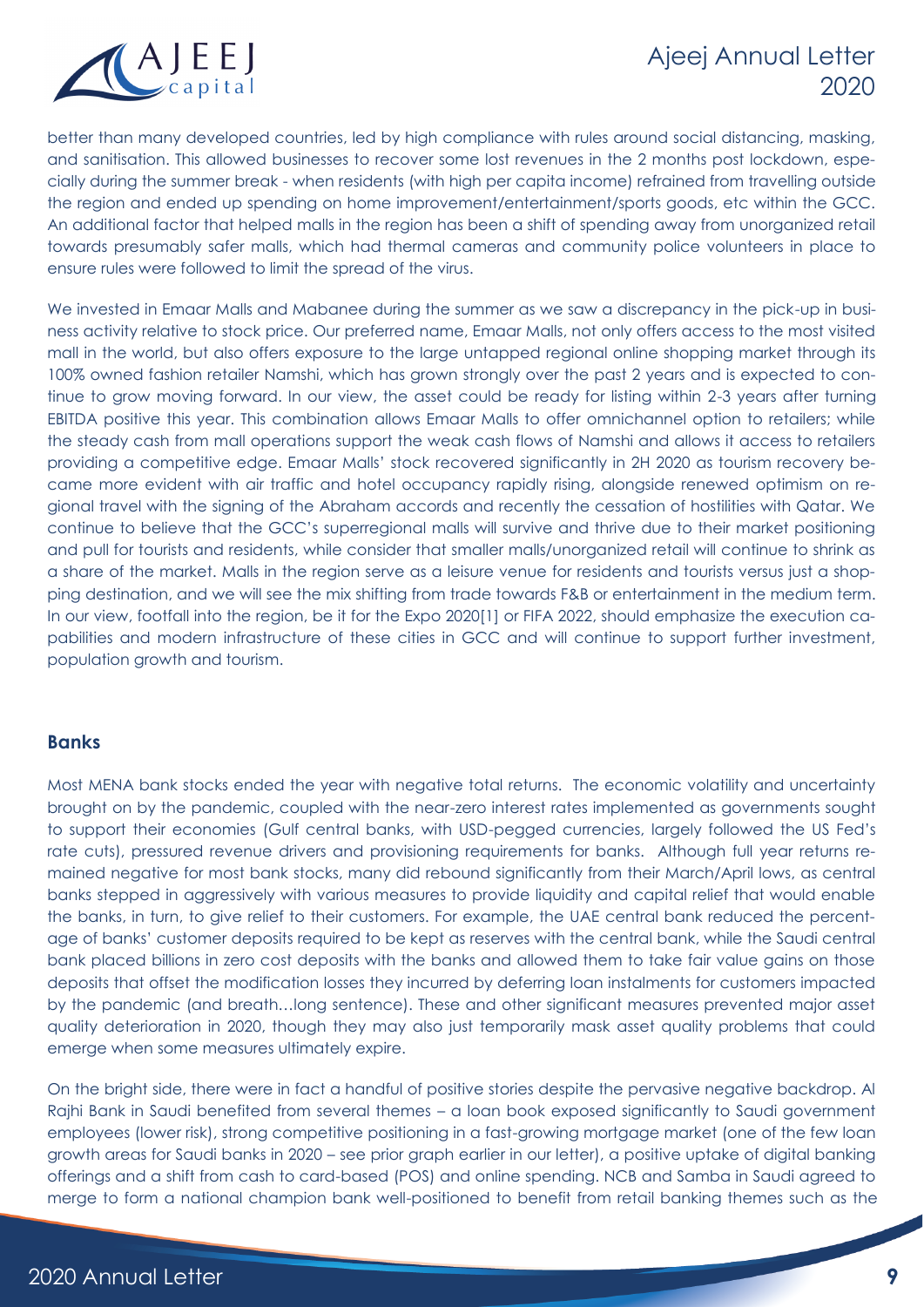

mortgage growth and corporate banking themes such as funding for Saudi's "giga projects" and infrastructure developments, and their stocks performed strongly into the close of the year.

But a few positives notwithstanding, it was a difficult year for sector overall. Asset quality concerns that would arise in any economic downturn were exacerbated in some cases by exposures to outright fraud; in the cases of NMC and Finablr (more details on these two gems later in this letter) the amount of outstanding undisclosed bank debt raised questions about how loosely some of these fine institutions were monitoring their lending. As for CIB, a bellwether stock for the Egyptian market, the ousting of the bank's chairman in an apparent feud with the Central Bank governor led the stock to be one of the worst 2020 bank stock performers in the region, ending the year at a price barely above the pandemic-induced lows.

Other themes for the year included a continuation of bank mergers as banks sought ways to control costs and build scale. Apart from NCB and Samba, DIB merged with Noor Bank in the UAE and there were ongoing discussions between Masraf Al Rayan and Khaliji Commercial Bank in Qatar (who agreed to merge in January 2021) and between KFH and AUB in Kuwait (currently delayed for further review in light of the pandemic). The cost control theme extended to banks' efforts to build out digital banking capabilities (both customer-facing and behind the scenes) which in turn has also reduced branch networks, and the successful work from home experiment seems to be leading to a downsizing of banks' corporate office space requirements. To that end, Mashreq Bank in the UAE has recently announced that a significant percentage of its non-customer facing jobs will be relocated to Egypt, India, or Pakistan; and that a minor percentage of its jobs will be on a permanent work from home basis.

Overall, banks were a negative contributor in 2020 for the AMF in absolute terms, as our exposure to CIB did not recover much from pandemic lows, while we carried some UAE bank exposure into the market downturn and did not benefit fully from the recovery. On the other hand, the portfolio did benefit from exposure to NCB and Samba, as well as from a Qatar thematic played through CBQ.

#### **EGX Flows**

The EGX had a hell of year losing 20% in 2020, equal parts pathetic and poetic. The only two markets to perform worse than Egypt were Brazil and Colombia, which were both within striking distance of the EGX30 and driven by more acute fundamental challenges. This was clearly not the right year to be overweight in a market which has regularly disappointed us despite it continuously boasting the best bottom-up stories in MENA. Our frustrations have been exacerbated by the fact that coupled to Egypt's perpetual bottom-up attractiveness, the country has been going through a stellar macro-economic recovery over the past few years, in direct contrast to LatAm comparables as it happens.

So, what happened this time? Well, a combination of global disarray, sprinkled with a smidge of xenophobia, seen through a myopic lense that could only focus on US listed tech stocks, institutional investor flows drove EMs (generally) to take a rougher beating than necessary. Similar to late 2008 and early 2009 when EMs got hammered following redemptions en mass, 2020 created a similar rush to the fire-door, and similarly yet again Egypt got caught up in the chaos. If we look back and recall what happened to the Egyptian equity market following the EM exodus (which had spared GCC markets in 2008/9 as they were either frontier or unclassified at the time), we see that 2010 provided quite the springboard, off which Egypt was able to bounce back nicely and was in fact one of 2 or 3 best performing markets in the world. Back in 2010, we did not take advantage of Egypt's recovery as we were concerned (rightly) with the socio-political picture; however, over a decade later we are witnessing similar global EM investor dynamics at play, and a thinner market like Egypt, logically speaking (and there is a caveat) should be an outperformer in 2021. Now the caveat, Egypt, as are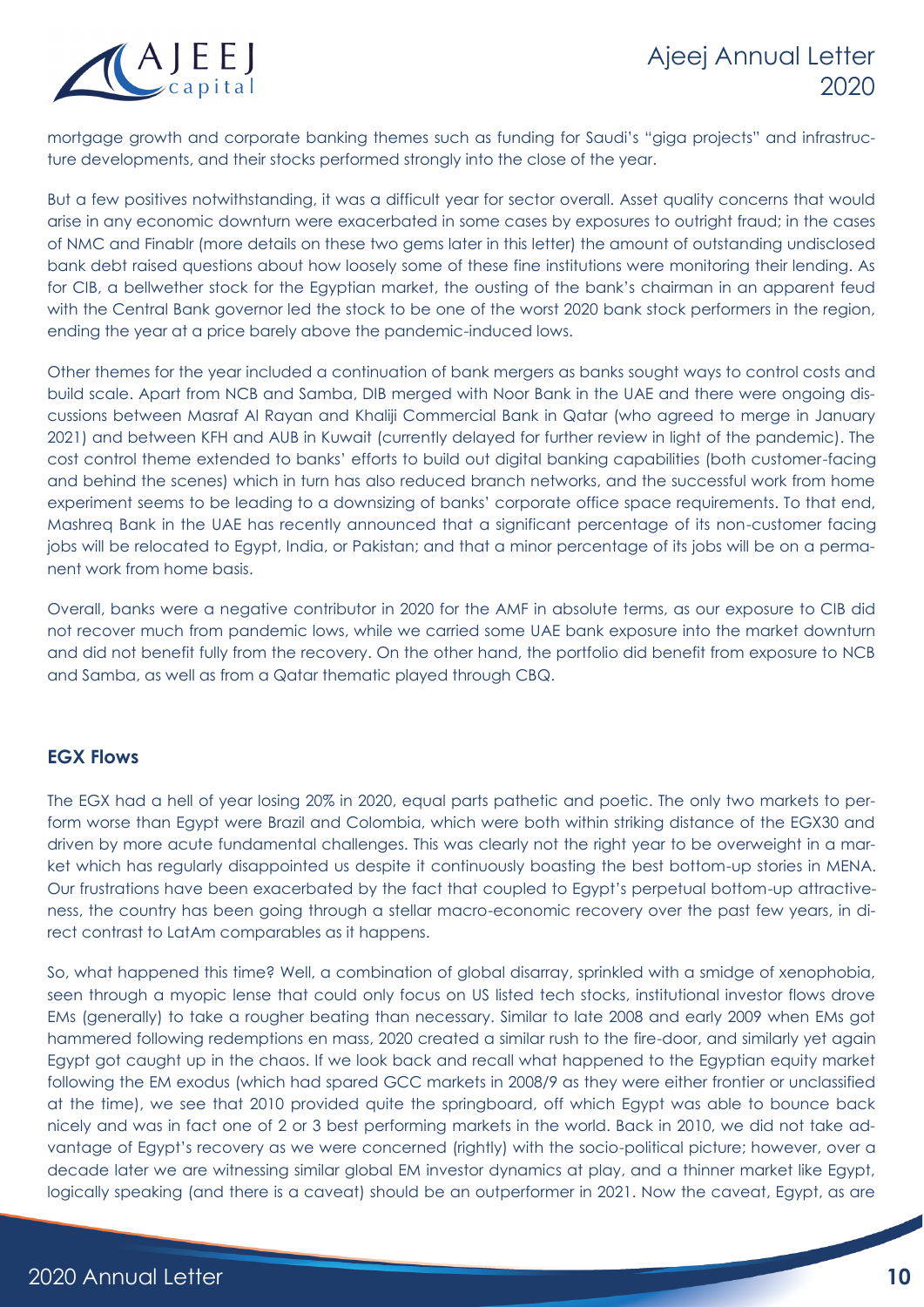

many markets in the EM and FM space, is often not logical, so whatever allocation we will have in place for the year, will be monitored carefully, and will have tighter risk controls attributed to it as well as be positioned in themes that will be fundamentally positive regardless of general flows. The flows we hope will be the wind in our sails.

As quick overview of the impact of foreign flows as a factor to Egypt's outperformance we've included the graphs below. Note on average foreigners will constitute anywhere from 10% to 30% of the daily turnover in Egypt, yet their monthly net buy and sell positions are a consistent leading indicator to the market's performance:



## **THE UGLY**

#### **NMC The Takedown**

As we discussed in last year's newsletter, we had invested in NMC since its IPO in 2012. Over the past 8 years, we continually updated and adjusted our target price and views on the company to reflect its rapid organic and inorganic expansion, as well as its increasingly high relative multiples as it emerged as a global EM healthcare play. We largely exited our position in 2018 and then re-entered after the price fell in 2019, but as we learned in 1Q 2020, some (but not all) of what we invested in was a lie. What is perhaps most galling is that as the year progressed and the players in the game became more visible, the assets that we invested in turned out to have been largely good ones, but on these good assets, the founders of NMC, as well as its board members, senior management, and compliant banks built a shaky structure of debt and inflated related party transactions that were used to enrich a few shareholders and stakeholders at the expense of minority shareholders. It is an experience that shook us deeply, and that we will continue to take lessons from as we move forward and learn from our mistakes.

We invested in a single listed entity, NMC, whose revenues / costs / income statement and also whose current assets and liabilities always made sense to us looking at the operating businesses (both distribution and healthcare) and benchmarking them to other UAE and regional enterprises. At their best "reported" NMC was about 15-20% more efficient than these other businesses, which we attributed to scale and to the fact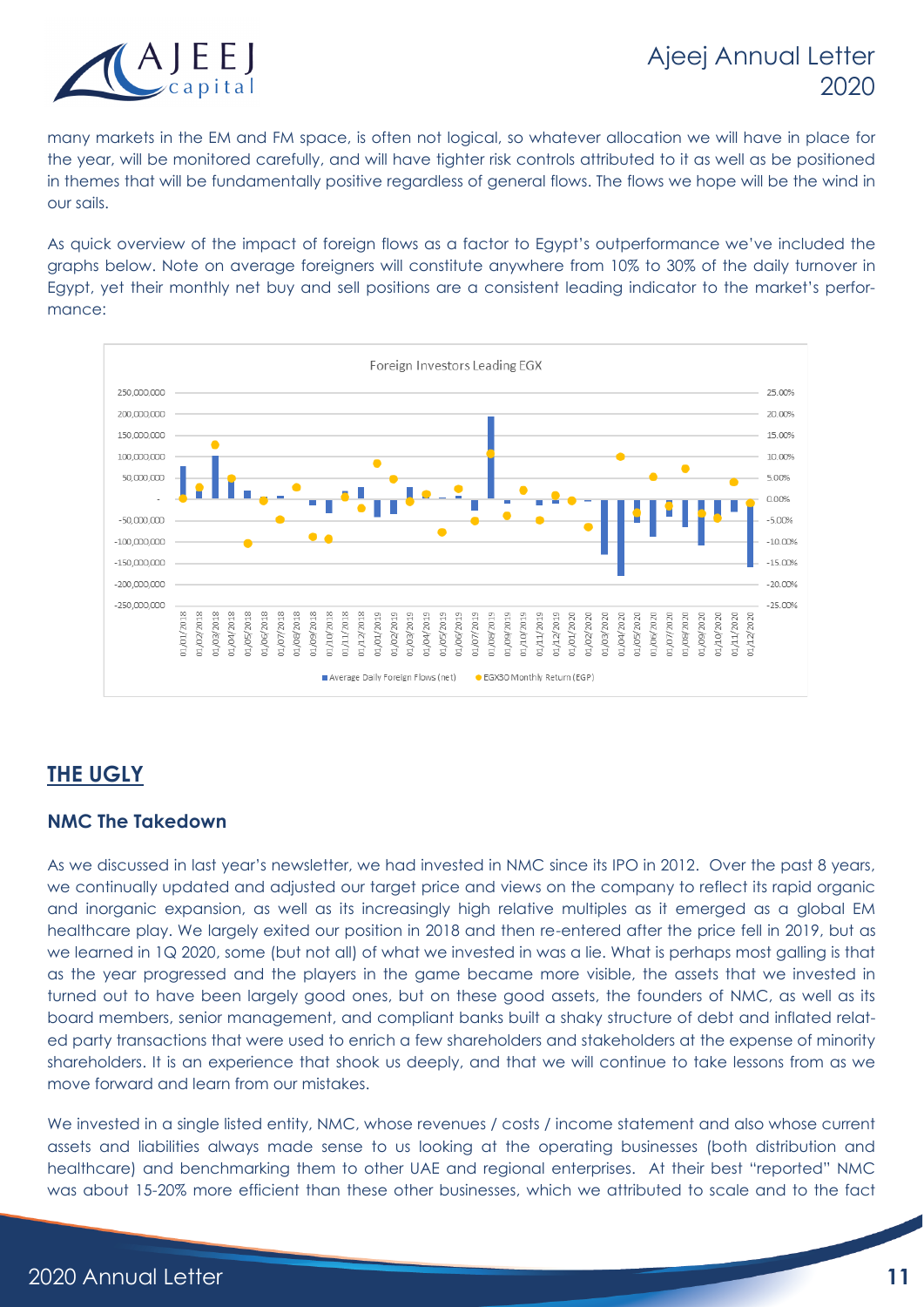

that while medical staffing costs are about 20-30% higher in the UAE, medical care charges are roughly 50% higher than KSA, giving the spread we saw in the margin credence. *In the end, we were wrong to ignore the circumstantial evidence (while the stock was still trading) of significant unreported debt, and we were wrong to believe management assurances of cash balances and moves towards increased transparency. We were blinded by the UAE hospital operations (which were (and are) above board, profitable, and value generative) and did not see the rot within the finance and treasury department that was being used as a piggy bank to fund private projects of the founders, board, and senior management.*

**While we have always focused intensively on governance and board / management dynamics, we have redoubled our focus on these in 2020 and instituted a red-flag system in addition to our existing ESG scoring and business dynamics scoring to force further discussions on red-flag companies (NMC had been flagged as having poor governance for us by years, but in 2019 – when we re-entered having exited the position at its highs in 2018) we felt that the risk reward given the then 30% decline in the share price balanced out the corporate governance risk to an extent, in addition to the positive moves made by the board on executive compensation and LTIP, which it turns out were fig leaves.**

It turns out (to the best of our knowledge as we write this) that NMC was actually 3 entities:

A normal healthcare operator with margins around 10% LOWER than peers due to the drag of excess acquisition costs accumulating from 2015 around the less efficient UAE and KSA acquisitions that occurred particularly in 2017 and 2018. This health care operator continues to operate as normal across all its facilities throughout 2020. Moreover, the IVF business acquired internationally (Clinic Eugin and 20 subsequent smaller bolt-on acquisitions in fertility) were just sold for USD 525m, with and ROI of ~60% on invested capital in the acquisitions, and at a P/E on 2019 estimated earnings of over 40x…clearly a healthy and attractive business (sold to Fresenius, a listed European healthcare player).

What remains in the healthcare business today:

- UAE healthcare facilities > 1,000 beds, numerous clinics. These assets are unlikely to be broken up, but control could transfer to another AD entity.
- UAE IVF (Fakih IVF) acquired at ~500m USD, and generating around 40-50m USD per annum in net income. This asset will likely be sold.
- KSA healthcare facilities ~750 beds, largely loss making, will likely be sold either as a group or broken up to other KSA entities.
- Oman healthcare facilities ~350 beds, something of a black box, seem likely to be sold for a small amount.
- UAE cosmetics (Cosmesurge) remains quite profitable, would probably be sold, generates around USD 20m / year net income.
- Ex UAE fertility already sold

Aspen UK – will be sold.

**A patsy for an enormous cycle of fraudulent debt build-up where large amounts of debt were run up on NMC subsidiaries and rubber-stamped by the board**, while not being included in the consolidated fi-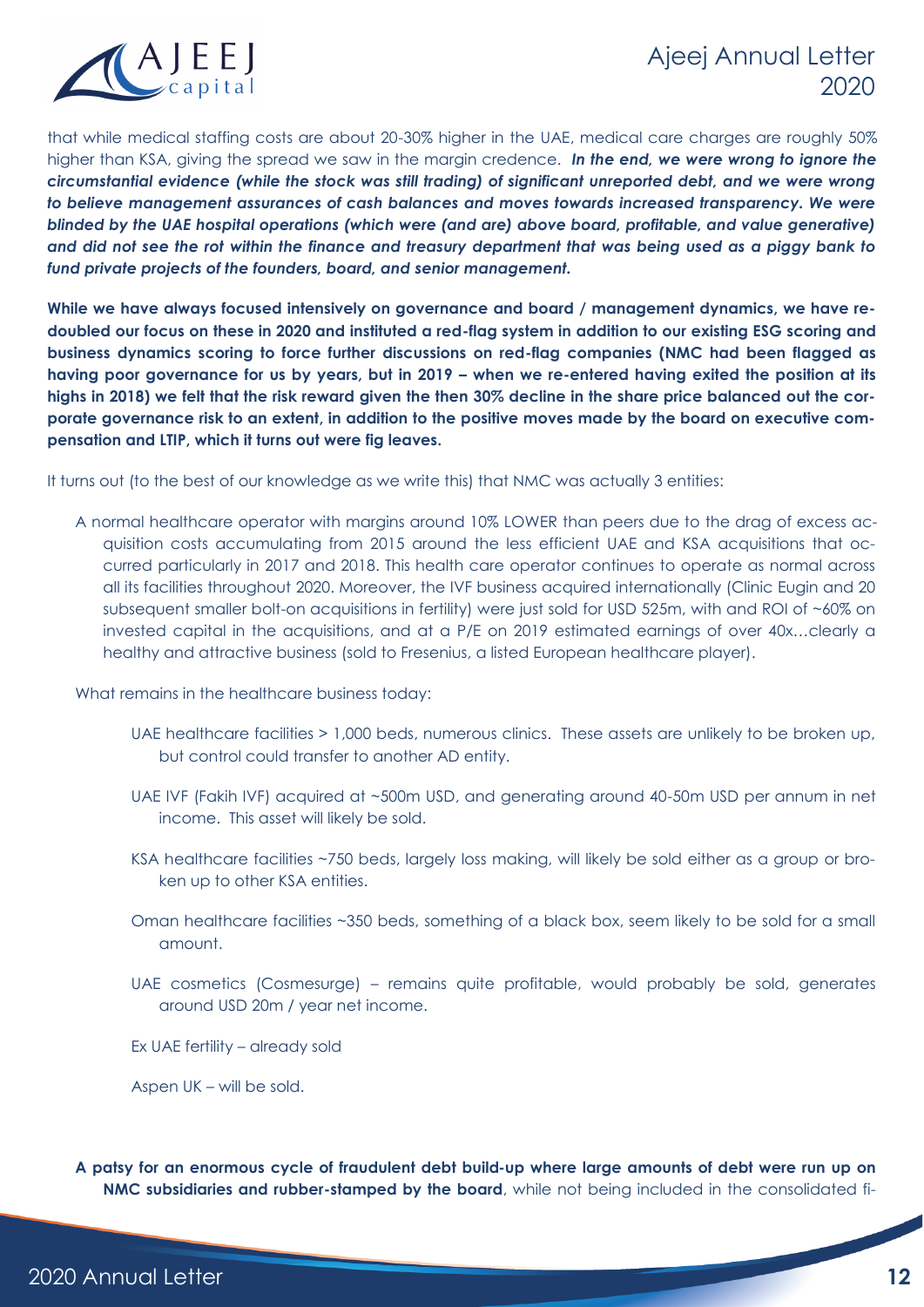

nancial statements (balance sheet) and for which the finance costs were passed through NMC, both as finance costs and as operating costs, and revenues (passing back and forth pharma supplies with a sister pharma manufacturer) to conceal the level of debt. The actual debt secured against NMC appears to be around 3x the reported debt, as a benchmark. A lot of this debt (~50%, estimated) was added from 2018-2019, although according to the various restructuring advisors, debt in similar structures had been used since 2010 at least (and was concealed at the time of the IPO in 2012).

A front to upcycle and create fictitious revenue for Neopharma, the large pharma manufacturing business controlled by the Shetty family.

It is important to note that in our opinion, none of this malfeasance occurred in secret from the banks and from the major players in Abu Dhabi. In fact, they appear to have used the Muddy Waters report as an opportunity to take down the Shetty family and to engage in asset capture of a highly strategic and highly profitable asset (the NMC Health UAE operations).

### **Finablr**

While we invested in NMC, we did not have exposure to the other Shetty family company, Finablr. Finablr was a combination of payments, foreign exchange, and remittance businesses operating globally, including prominent brands Travelex and UAE Exchange. The company planned to leverage its various platforms, licenses, and technology to cross-sell payment and FX services to corporate and financial institution clients on a bespoke basis. The company had steady retail-focused remittance and FX business, but sought to grow more materially (and achieve loftier valuation multiples) by becoming a bigger player in the payments technology space. Finablr had achieved some success in this area, winning several contracts with significant players in a variety of geographies, but as the contracts were bespoke it was difficult for us to model this part of the business and we viewed it as something of a black box.

Like NMC, Finablr also ultimately disclosed a large amount of unreported debt. Unlike NMC's medical facilities though, Finablr's operating businesses became constrained when the fraud was exposed, as the UAE central bank and other regulatory authorities took action to reign in and monitor the business activity. Prior to the disclosure of the extra debt, Finablr was already facing challenges from a cyber-attack on its Travelex business. The company was eventually delisted from the London Stock Exchange, and restructuring plans put into place to seek some recovery for debtholders.

#### **Arabtec**

Arabtec, one of the gulf's largest contractors that helped build Burj Khalifa, filed for insolvency after reporting another loss in H1 2020 of AED 794mln to bring cumulative losses to AED 1.5bln and a negative equity position of AED 351mln. This was the final nail in the coffin after a series of capital injections between 2013 and 2017, on top of management changes and rounds of restructurings, that started with the AED 2.3bln loss reported in 2015.

Ironically, the company reached its peak valuation a short period before that loss, in mid-2014 when the market cap exceeded AED 32bln, at that time Arabtec was planning listings in London, Hong Kong and New York.